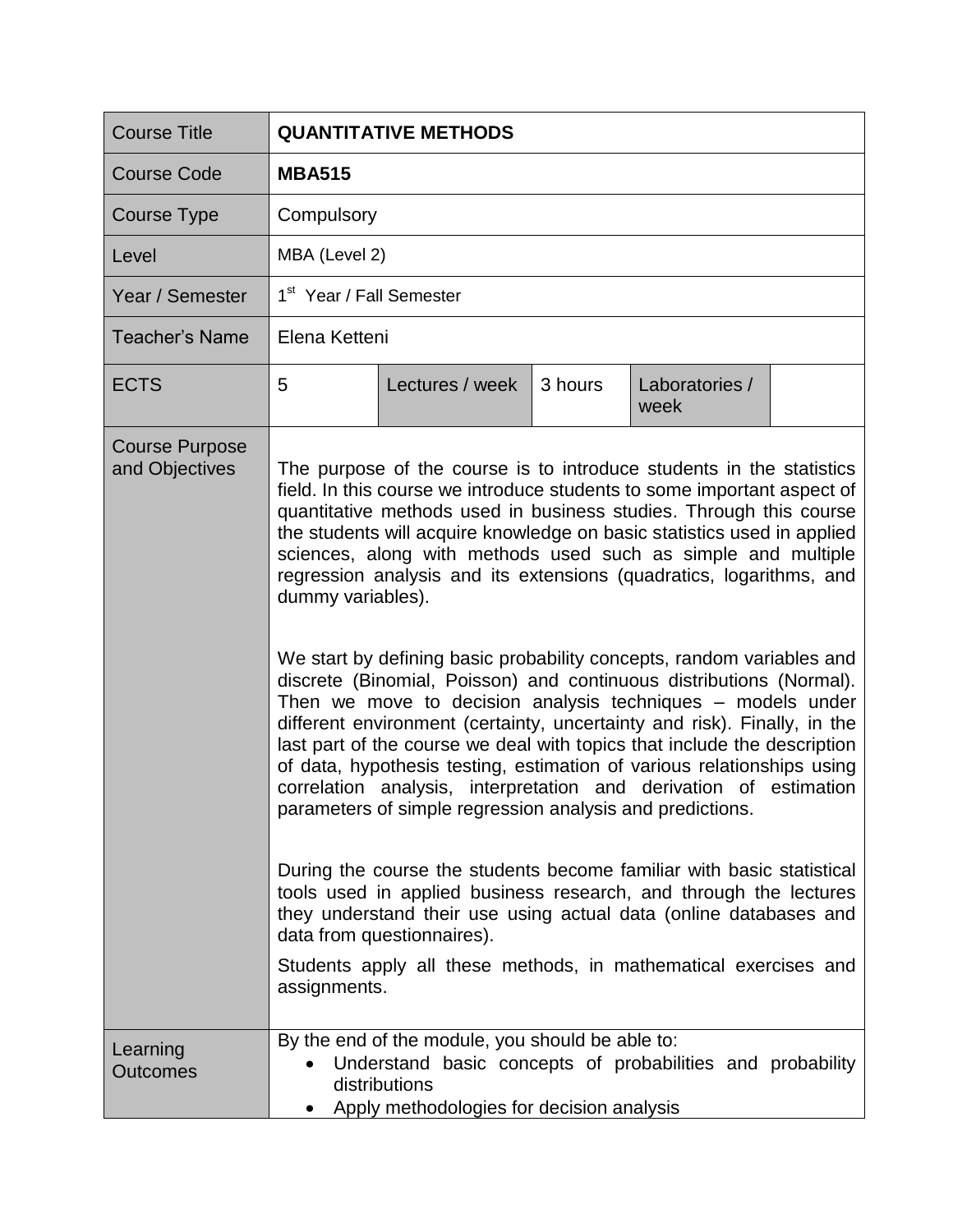|                         | Summarize data using descriptive statistics<br>$\bullet$<br>Construct confidence intervals and test hypothesis for the<br>$\bullet$<br>population mean<br>Test independence in questionnaire data using the chi-square<br>statistic<br>Examine relationships with correlation and regression analysis<br>$\bullet$                                                                                                                                                                                                                                                                                                                                                                                                                                                                                                                                                                                                                                                                                                                                                                |  |  |  |
|-------------------------|-----------------------------------------------------------------------------------------------------------------------------------------------------------------------------------------------------------------------------------------------------------------------------------------------------------------------------------------------------------------------------------------------------------------------------------------------------------------------------------------------------------------------------------------------------------------------------------------------------------------------------------------------------------------------------------------------------------------------------------------------------------------------------------------------------------------------------------------------------------------------------------------------------------------------------------------------------------------------------------------------------------------------------------------------------------------------------------|--|--|--|
| Prerequisites           | Required<br>none<br>none                                                                                                                                                                                                                                                                                                                                                                                                                                                                                                                                                                                                                                                                                                                                                                                                                                                                                                                                                                                                                                                          |  |  |  |
| <b>Course Content</b>   | <b>Chapter 1: Elements of Probability</b><br>Elements of probability.<br>$\circ$<br>Basic relationships for probabilities<br>$\circ$<br>Bayes theorem<br>$\circ$<br>Chapter 2: Random variables and distributions<br>Discrete random variables and distributions: Binomial, Poisson<br>$\circ$<br>Continuous random variables and distributions: Normal<br>$\circ$<br>Chapter 3: Decision analysis under<br>Certainty<br>$\circ$<br>Uncertainty<br>$\circ$<br>Risk<br>$\circ$<br>Chapter 4: Description of data<br>Description of one variable.<br>Measures for describing data: Mean, Mode, Median, Variance,<br>$\bullet$<br><b>Standard deviation</b><br>Chapter 5: Sampling distributions - Hypothesis testing<br>Confidence intervals for population mean<br>Hypothesis testing for population mean<br>$\bullet$<br>Chi-square test: Goodness of fit, Independence<br>Chapter 6: Statistical Method: Regression analysis<br>The concept of significance<br>$\circ$<br><b>Correlation analysis</b><br>$\circ$<br><b>Simple Regression</b><br>$\circ$<br>Extensions<br>$\circ$ |  |  |  |
| Teaching<br>Methodology | The course is delivered to the students by means of lecturers,<br>conducted with the help of computer presentations and the use of the<br>board.<br>The course also involves tutorials on how to solve certain numerical<br>problems and exercises in each area of statistics taught in the course.                                                                                                                                                                                                                                                                                                                                                                                                                                                                                                                                                                                                                                                                                                                                                                               |  |  |  |